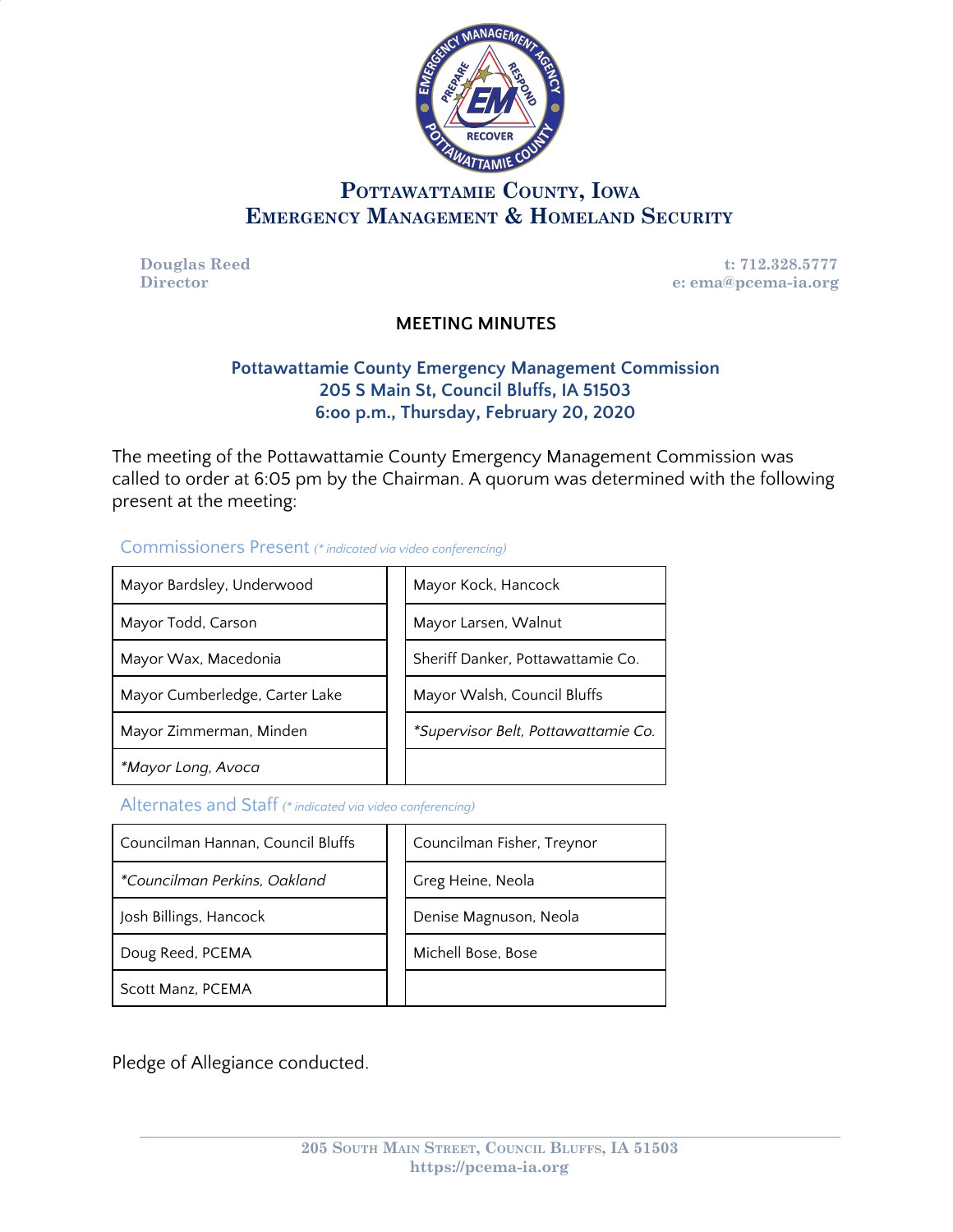*Motion* by Council Bluffs, second Carson - approve the meeting minutes from 6-19-2020. Unanimous vote, motion approved.

*Motion* by Pottawattamie County, second Macedonia - approve the 2-20-2020 agenda. Unanimous vote, motion approved.

*Motion* by Walnut, second Council Bluffs - open the advertised public hearing regarding the proposed FYE2021 Commission Budget. Unanimous vote, motion approved.

● There was no public present for comment on the proposed budget.

*Motion* Hancock, second Carter Lake - close the advertised public hearing regarding the proposed FYE2021 Commission Budget. Unanimous vote, motion approved.

Director Reed provided the commission an update regarding 2019 activities.

- Disaster 4421 response highlights and current recovery status.
- Program updates regarding staff changes, duties, equipment were briefed.

Director Reed provided an outlook for 2020 activities.

- Computer replacement on a federal grant.
- Preparations for potential flooding similar to 2019.
- Overview of anticipated events.

Director Reed provided a proposal regarding the return of employee payroll status to be removed from the county step and grade system to be replaced with a more commission authority-based merit increase system for employees.

- Employees catch up to each other in step and grade rendering tenure and experience invalid for employees.
- Reduces employee incentive to attain new skills and attend personal growth opportunities.
- Allow the realignment of job descriptions to speciality core agency needs (planning, admin, logistics, etc.).
- Return employee pay decision authority back to the commission instead of being placed as a decision of a single jurisdiction that does not have supervisory management of commission employees.

Commission discussion points included:

- Questions about how to do a merit based program. It was discussed that an annual performance appraisal would be the backbone of the system.
- It was discussed that a concern of the county would be that if they approve a certain increase for county staff but the commission approved a higher rate for EMA, it would cause consternation within county personnel. Commissioners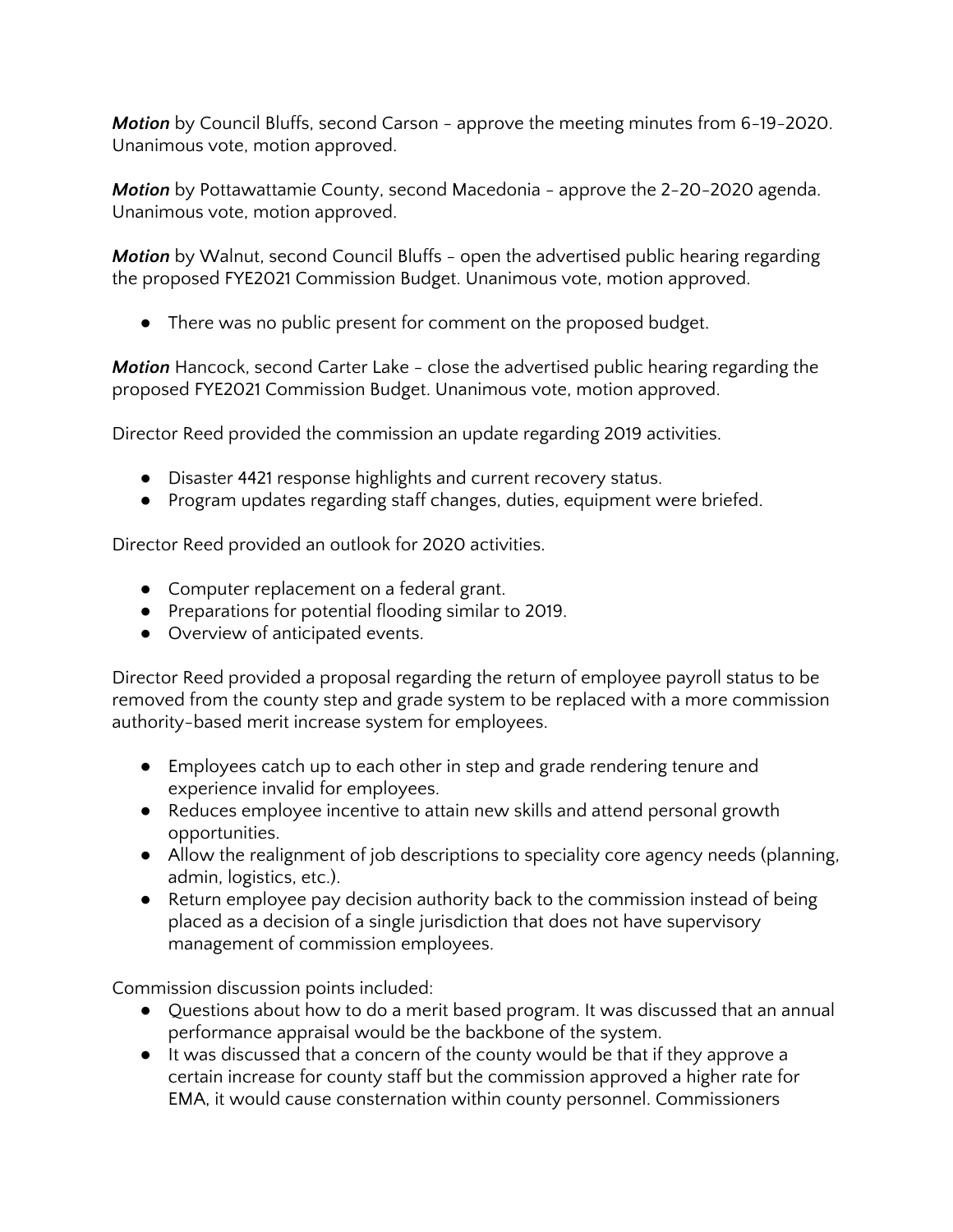debated whether that concern was applicable as EMA personnel are commission employees and not county employees.

- It was announced that the county was currently updating payroll classifications to include an assessment on the existing step and grade system and that County HR would be willing to work with Director Reed through the process of determining what is in everyone's interest.
- Director Reed advised the commission that with the timing, the potential change in the current county system, and work to be done to make any change that this fiscal year might need to be treated as a "hybrid" or "transition" year to attain the results being desired.
- It was discussed that the commission would now be able to comply with its legal authority in determining the pay and status of its employees instead of it being delegated to another jurisdiction.
- It was determined that Director Reed would make pay recommendations based on employee status and performance, with approval from the commission.
- The Commission asked the thoughts of present employees on what they would like to see, who voiced their support for this proposal.
- There was discussion about the purpose or benefits in updating job descriptions. The director discussed that a longer-term strategic objective would be to develop job descriptions that reflect primary tasks of individual employees and/or specialities that would provide more clarity to individuals, provide support to a merit based salary system, and identify essential duties more clearly than having one standard and generalized description for all employees.

#### *[Note: Sheriff Danker excused himself from the meeting to attend an additional function.]*

*Motion* by Minden, second by Hancock - to implement the personnel payroll proposal with flexibility to transition during this fiscal year as determined necessary by the director and approve a 3% pay increase to personnel wages for EMA staff for the upcoming fiscal year. Unanimous vote, motion approved.

Director Reed announced the resignation of EMA Specialist Michael Bertacini that was effective February 10, 2020. Michael left the agency to accept a position with the Kansas City, MO Police Department. The director requested authorization to advertise, interview, and hire a replacement as soon as possible. With the potential for new spring/summer flooding, the unknown status of the Wuhan China epidemic that has reached the U.S., and a potentially active national campaign season a focus on hiring someone with experience is a priority. The new employee would be hired the same rate as what Michael would be getting, including any applicable benefits and insurance.

*Motion* by Carter Lake, second Macedonia - authorize the director to hire for the open position.

Director Reed discussed his employment contract. The director proposed that with many things going on and anticipated he would like the commission to entertain a 3 year